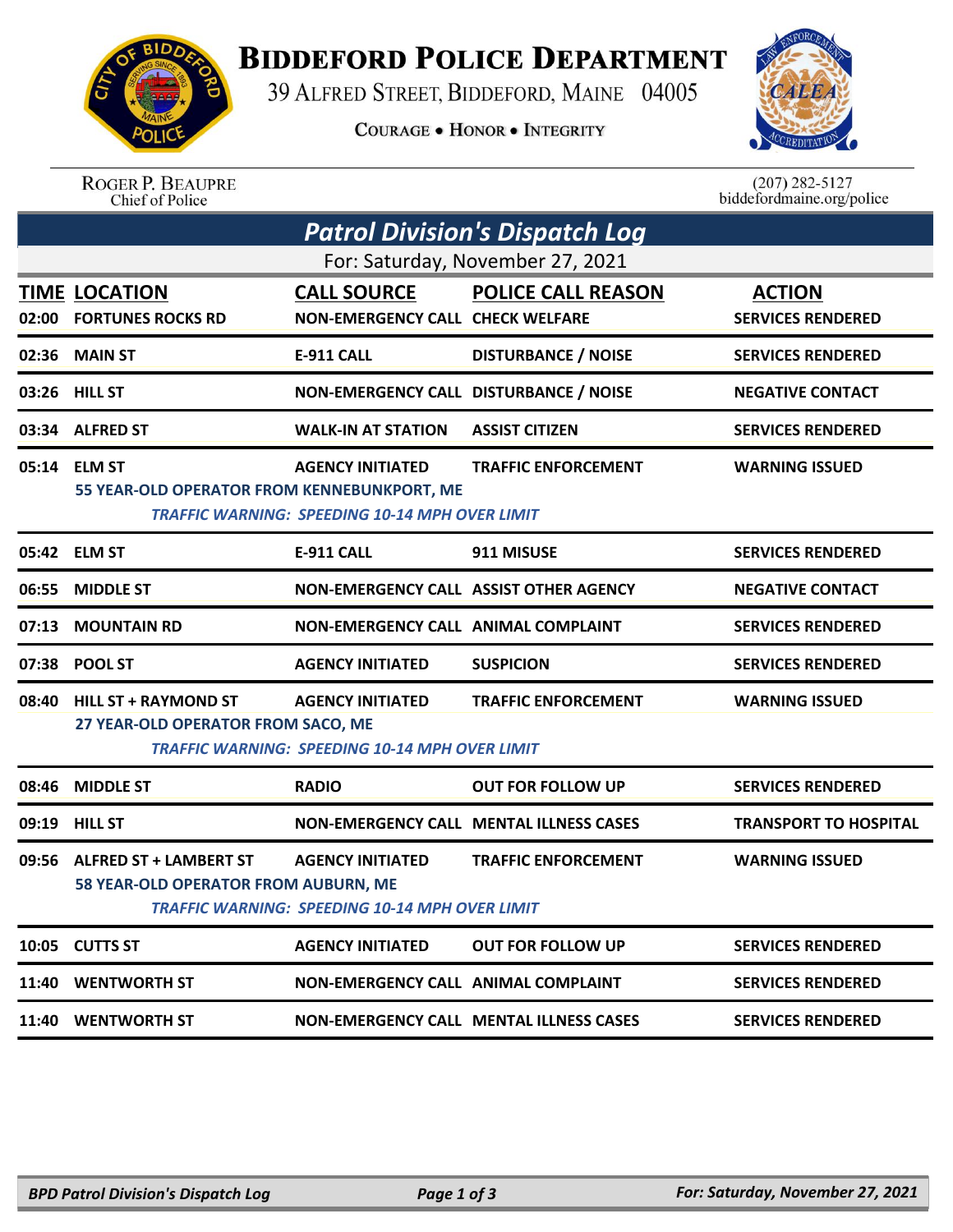|       | <b>TIME LOCATION</b>                                        | <b>CALL SOURCE</b>                                                    | <b>POLICE CALL REASON</b>                                            | <b>ACTION</b>                |
|-------|-------------------------------------------------------------|-----------------------------------------------------------------------|----------------------------------------------------------------------|------------------------------|
|       | 12:00 BOULDER WAY                                           | <b>AGENCY INITIATED</b>                                               | <b>TRAFFIC ENFORCEMENT</b>                                           | <b>SUMMONS ISSUED</b>        |
|       | DEFENDANT: CHRISTOPHER HILL  AGE: 35  RESIDENT OF: SACO, ME | <b>CHARGE: OPERATING WHILE LICENSE SUSPENDED OR REVOKED</b>           |                                                                      |                              |
|       | <b>CHARGE: VIOLATING CONDITION OF RELEASE</b>               |                                                                       |                                                                      |                              |
|       |                                                             |                                                                       | TRAFFIC WARNING: OPERATE VEHICLE W/ EXPIRED TEMPORARY REGISTRATION   |                              |
|       | 12:03 EAST BROOK LN                                         | <b>E-911 CALL</b>                                                     | 911 MISUSE                                                           | <b>SERVICES RENDERED</b>     |
|       | 13:07 BOULDER WAY                                           | NON-EMERGENCY CALL ASSIST CITIZEN                                     |                                                                      | <b>SERVICES RENDERED</b>     |
|       | 13:59 HILL ST + WILSON ST                                   | <b>AGENCY INITIATED</b>                                               | <b>TRAFFIC ENFORCEMENT</b>                                           | <b>WARNING ISSUED</b>        |
|       | 69 YEAR-OLD OPERATOR FROM HOLLIS CENTER, ME                 | <b>TRAFFIC WARNING: SPEEDING 10-14 MPH OVER LIMIT</b>                 |                                                                      |                              |
|       |                                                             |                                                                       |                                                                      |                              |
|       | 15:15 MAIN ST + ALFRED ST                                   | <b>NON-EMERGENCY CALL BOLO</b>                                        |                                                                      | <b>SERVICES RENDERED</b>     |
|       | 15:16 ALFRED ST                                             | <b>AGENCY INITIATED</b>                                               | <b>PAPERWORK</b>                                                     | <b>SERVICES RENDERED</b>     |
|       | 15:23 ALFRED ST                                             | <b>AGENCY INITIATED</b>                                               | <b>PAPERWORK</b>                                                     | <b>NEGATIVE CONTACT</b>      |
|       | 15:26 ALFRED ST                                             | <b>AGENCY INITIATED</b>                                               | <b>PAPERWORK</b>                                                     | <b>NEGATIVE CONTACT</b>      |
|       | <b>16:12 BOULDER WAY</b>                                    | NON-EMERGENCY CALL SHOPLIFTING                                        |                                                                      | <b>SUMMONS ISSUED</b>        |
|       |                                                             | <b>CHARGE: THEFT BY UNAUTHORIZED TAKING OR TRANSFER - SHOPLIFTING</b> | DEFENDANT: WILLIAM J CECCHETTI  AGE: 58  RESIDENT OF: WATERVILLE, ME |                              |
|       |                                                             |                                                                       |                                                                      |                              |
|       | 16:16 ALFRED ST + PRECOURT ST                               | <b>AGENCY INITIATED</b>                                               | <b>DISABLED VEHICLE</b>                                              | <b>SERVICES RENDERED</b>     |
|       | 16:49 SHOPS WAY                                             | <b>NON-EMERGENCY CALL SUSPICION</b>                                   |                                                                      | <b>SERVICES RENDERED</b>     |
|       | 18:29 JORDAN DR                                             | <b>E-911 CALL</b>                                                     | <b>ASSIST: MEDICAL</b>                                               | <b>TRANSPORT TO HOSPITAL</b> |
|       | 18:31 HILL ST + POOL ST                                     | <b>NON-EMERGENCY CALL CHECK WELFARE</b>                               |                                                                      | <b>NEGATIVE CONTACT</b>      |
|       | 19:33 MARINER WAY                                           | <b>ALARM</b>                                                          | <b>ALARM - POLICE</b>                                                | <b>FALSE ALARM</b>           |
|       | 19:34 BOULDER WAY                                           | NON-EMERGENCY CALL OUT FOR FOLLOW UP                                  |                                                                      | <b>SERVICES RENDERED</b>     |
| 19:36 | <b>MAIN ST</b>                                              | <b>NON-EMERGENCY CALL BOLO</b>                                        |                                                                      | <b>NEGATIVE CONTACT</b>      |
|       | 19:38 SHOPS WAY                                             |                                                                       | NON-EMERGENCY CALL BURGLARY OF A MOTOR VEHICLE                       | <b>REPORT TAKEN</b>          |
|       | 19:40 BENSON RD                                             | <b>E-911 CALL</b>                                                     | 911 MISUSE                                                           | <b>SERVICES RENDERED</b>     |
| 20:17 | <b>MAIN ST</b>                                              | <b>NON-EMERGENCY CALL CHECK WELFARE</b>                               |                                                                      | <b>SERVICES RENDERED</b>     |
|       | 20:50 MAIN ST + ELM ST                                      | <b>AGENCY INITIATED</b>                                               | <b>COMMUNITY ENGAGEMENT</b>                                          | <b>SERVICES RENDERED</b>     |
|       | 21:07 SOUTH ST                                              | <b>E-911 CALL</b>                                                     | <b>JUVENILE OFFENSES</b>                                             | <b>SERVICES RENDERED</b>     |
| 21:53 | <b>GERTRUDE AVE + WEST ST</b>                               | <b>AGENCY INITIATED</b>                                               | <b>DISABLED VEHICLE</b>                                              | <b>SERVICES RENDERED</b>     |
| 23:25 | <b>ALFRED ST + DENTAL AVE</b>                               | <b>AGENCY INITIATED</b>                                               | <b>TRAFFIC ENFORCEMENT</b>                                           | <b>WARNING ISSUED</b>        |
|       | 59 YEAR-OLD OPERATOR FROM BIDDEFORD, ME                     | <b>TRAFFIC WARNING: FAILURE TO REGISTER VEHICLE</b>                   |                                                                      |                              |
|       |                                                             |                                                                       |                                                                      |                              |